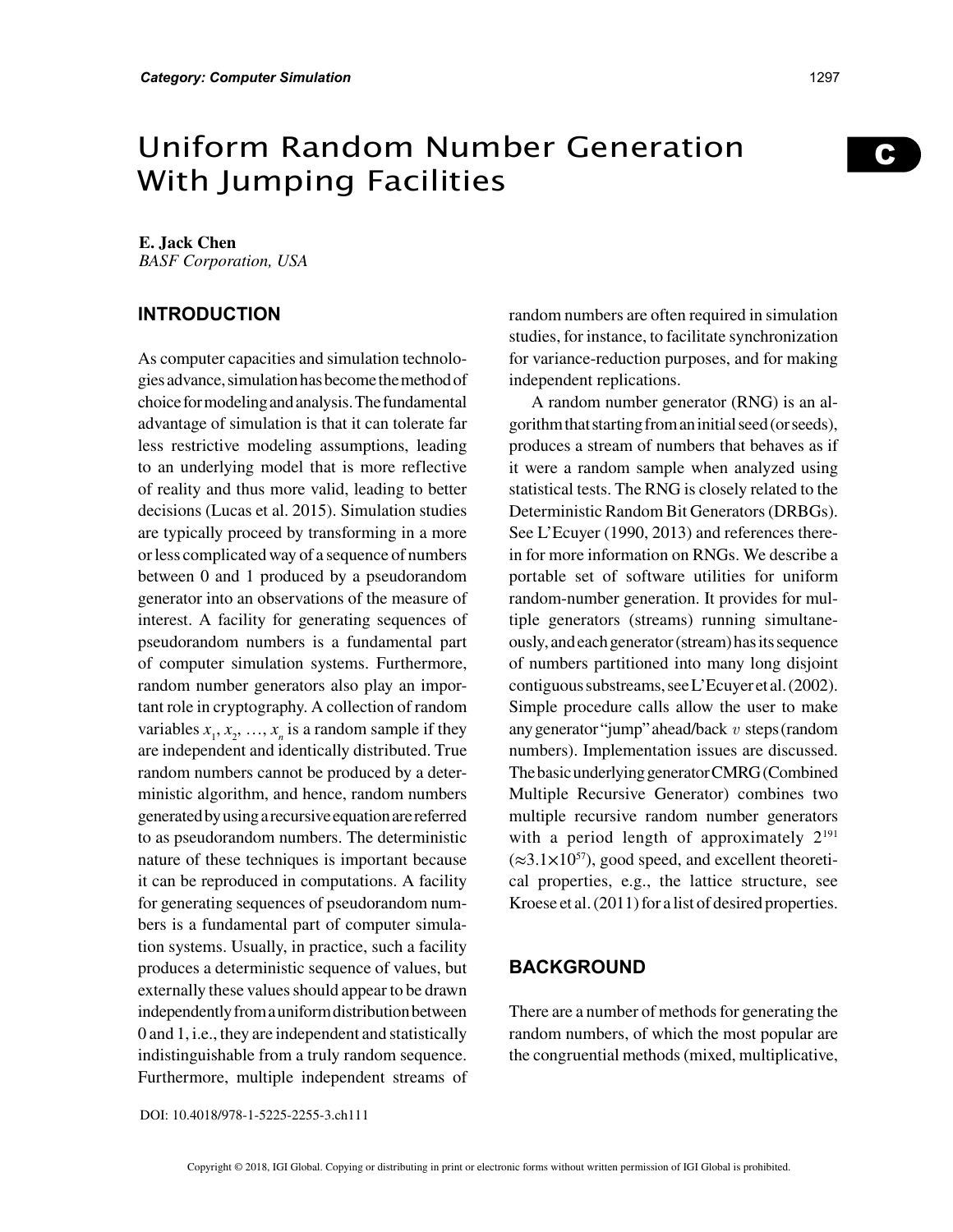and additive). The (mixed) linear congruential generators (LCGs) are defined by

$$
x_i = (ax_{i-1} + c) \text{ MOD } m, \quad u_i = \frac{x_i}{m}, \ x_0 \in \{1, \dots, m-1\} \ i > 0.
$$

where *m* (the modulus) is a positive integer (usually a very large primary number), *a* (the multiplier) ∈{1,…,*m*–1} and *c* (the increment) is a nonnegative integer. This mathematical notation signifies that  $x_i$  is the remainder of  $(ax_{i-1}+c)$  divided by *m*. Hence,  $x_i \in \{1, \ldots, m-1\}$ . Thus, random variable  $u_i$ is a uniform 0, 1 variable. Note that

$$
x_{i+v} = \left( a^v x_i + \frac{c(a^v - 1)}{a - 1} \right) \text{MOD } m.
$$

Hence, every  $x_i$  is completely determined by *m, a, c,* and  $x_0$ . The sequence  $x_i$  repeats once it returns to a previously visited value. The period of a generator is the length of a generated steam before it begins to repeat. If  $u_0 = u_p$  (where  $p > 0$ ), then the length *p* is called the period. The longest possible period for a LCG is *m*, i.e., *m* represents the desired number of different values that could be generated for the random numbers. Hence, the modulus *m* is often taken as a large prime number close to the largest integer directly representable on the computer (i.e., equal or near  $2^{31}$ –1 for 32bit computers). If  $p=m$ , we say that the generator has full period. The required conditions on how to choose *m, a*, and *c* so that the corresponding LCG will have full period are known, see Knuth (1997) or Law (2014).

LCGs are sensitive with respect to the parameters, especially the value of *a*. When *c*>0, the LCGs are called mixed LCGs. When *c*=0,

$$
x_i = ax_{i-1}MOD \ m, \ u_i = \frac{x_i}{m}, \ x_0 \in \{1,...,m-1\}
$$
  
 $i > 0.$ 

These LCGs are called multiplicative LCGs. Most existing implementations of LCGs are multiplicative LCGs, because in general the value of *c* does not have a large impact of the quality of an LCG. Note that if  $x_i=0$ , then all subsequent  $x_i$ are identically 0. Thus, the longest possible period for a multiplicative LCG is *m*–1. Furthermore,

$$
x_{i+v} = a^v x_i MOD \ m
$$

Most experts now recognize that small LCGs with moduli around  $2^{31}$  or so should no longer be used as general-purpose random-number generators. Not only can one exhaust the period in a few minutes on a PC (personal computer), but more importantly the poor structure of the points can dramatically bias simulation results for sample sizes much smaller than the period length.

One way of extending the basic LCG is to combine two or more LCGs through summation. Another way of extending the basic LCG is to use a higher-order recursion. A multiple recursive random number generator (MRG), which goes from integer to integer according to the recursion

$$
x_i = (a_i x_{i-1} + ... + a_k x_{i-k})
$$
MOD  $m, u_i = \frac{x_i}{m}$ 

$$
A \; seed \; x_{0}, \ldots, x_{k-2}, x_{k-1} \in \big\{1, \ldots, m-1\big\}
$$

where *i*, *k*, and *m* are positive integers, and  $a_1$ ...  $, a_k \in \{0, 1, \ldots, m-1\}$  To increase the efficiency and ease the implementation, the MRG algorithm usually set all but two  $a_i$ 's to 0. Furthermore, the nonzero *a<sub>i</sub>* should be small. However, L'Ecuyer (2013) points that these conditions are generally in conflict with those required for having a good lattice structure and statistical robustness. See Law (2014) on the lattice structure of pseudorandom numbers. The longest possible period for a MRG is *mk* –1 (L'Ecuyer, 1996). Other way of extending the basic LCG is the additive congruential RNG (ACRON). The ACRON sets *a*=1 and replace